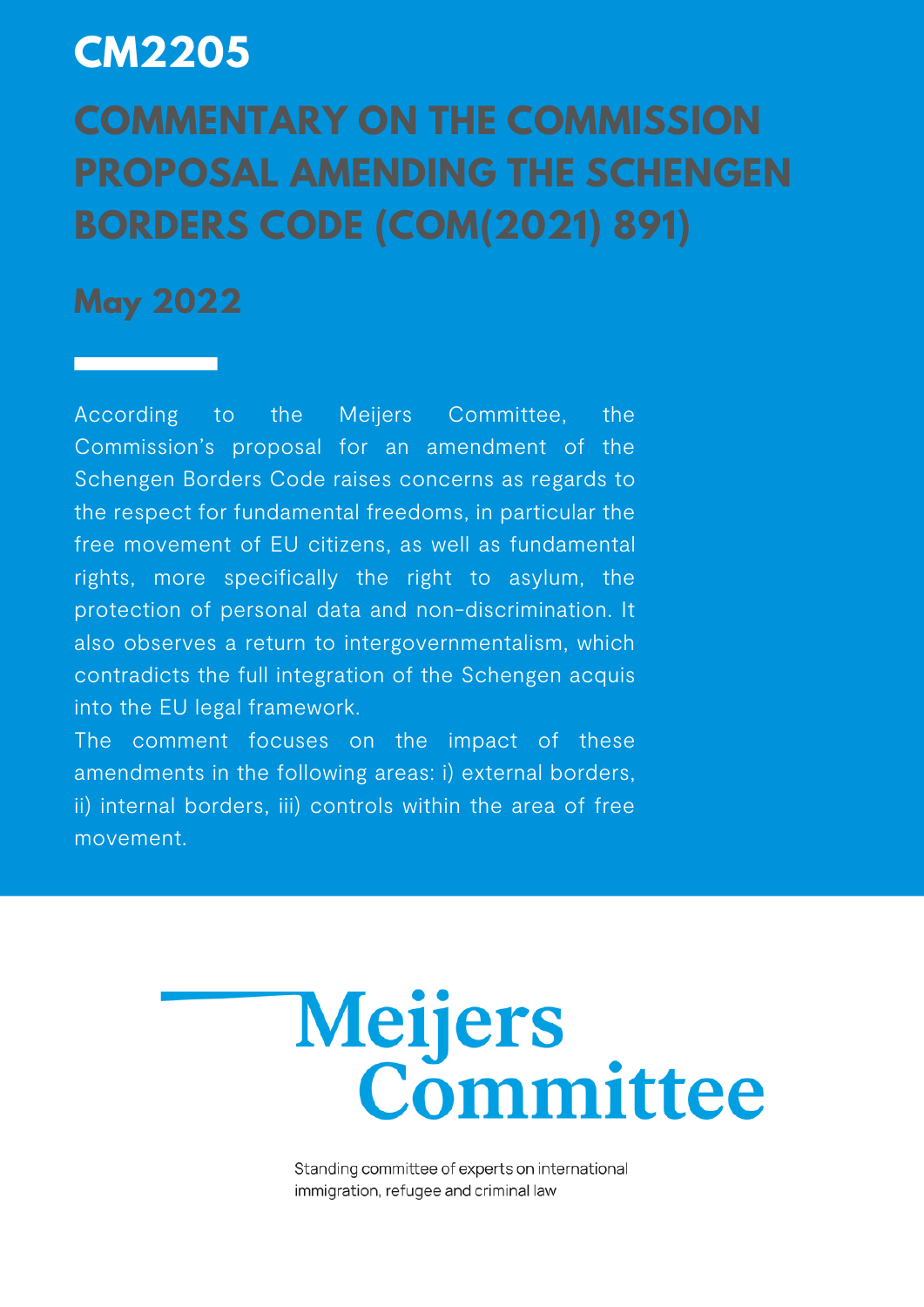

#### CM2205 Commentary on the Commission Proposal Amending the Schengen Borders Code (COM(2021) 891)

Amsterdam, May 2022

In December 2021, the European Commission submitted a legislative proposal to improve the functioning of the Schengen area, by strengthening the external borders and restoring free travel across internal borders, whilst enhancing security. The proposal flows from the Roadmap for a New Pact on Migration and Asylum, more specifically the Commission's "Schengen Strategy", published in June 2021.<sup>1</sup> The proposal contains an amendment to the Schengen Borders Code, as well as a targeted amendment of the Return Directive. The proposal should be read in conjunction with the Proposal for a Regulation addressing situations of instrumentalisation in the field of migration and asylum (Instrumentalisation Regulation)<sup>2</sup> and the Proposal for a Council Recommendation on operational police cooperation.

In this Commentary the Meijers Committee will focus on the proposed amendments to the Schengen Borders Code (SBC). The amendments relate to 1) the management of the external borders, 2) the rules for exceptionally reintroducing checks at the internal borders, and 3) the exercise of public powers as an alternative to the reintroduction of border controls.

As a general comment, the Meijers Committee submits that, despite assurances to the contrary by the Commission, the proposal raises concerns in terms of the respect for fundamental freedoms, in particular the free movement of EU citizens, as well as fundamental rights, more specifically the right to asylum, the protection of personal data and non-discrimination.

The EU Treaties explicitly define the Area of Freedom, Security and Justice as a space without internal border controls. For EU citizens, the right to move and reside freely within the territory of the Member States is protected in Article 21 TFEU. Furthermore, in accordance with Article 67 TFEU, the Union must ensure the absence of internal border controls for EU and non-EU citizens. This was recently confirmed by the Court of Justice of the European Union in a case regarding the legality of the prolonged reintroduction of controls at the internal borders.<sup>3</sup> The Commission, however, does

<sup>&</sup>lt;sup>1</sup> In November 2020, the Meijers Committee published its recommendations for the Schengen Strategy as announced in the New Pact on Migration and Asylum in September 2020.

<sup>&</sup>lt;sup>2</sup> The Instrumentalisation Regulation would provide for derogations to the EU's asylum acquis, as well as the Return Directive in case of instrumentalisation as defined in the Proposal Amending the Schengen Borders Code. It largely mirrors the provisions for the proposal for Emergency Measures based on Art. 78(3) TFEU for the benefit of Poland, Latvia and Lithuania when faced with the instrumentalisation of migrants by Belarus. Mutatis mutandis the criticism launched by the Meijers Committee on this proposal in its letter apply also to the Instrumentalisation Regulation.

<sup>&</sup>lt;sup>3</sup> Joined Cases Joined Cases C-368/20 and C-369/20, NW, 26 April 2022, para. 6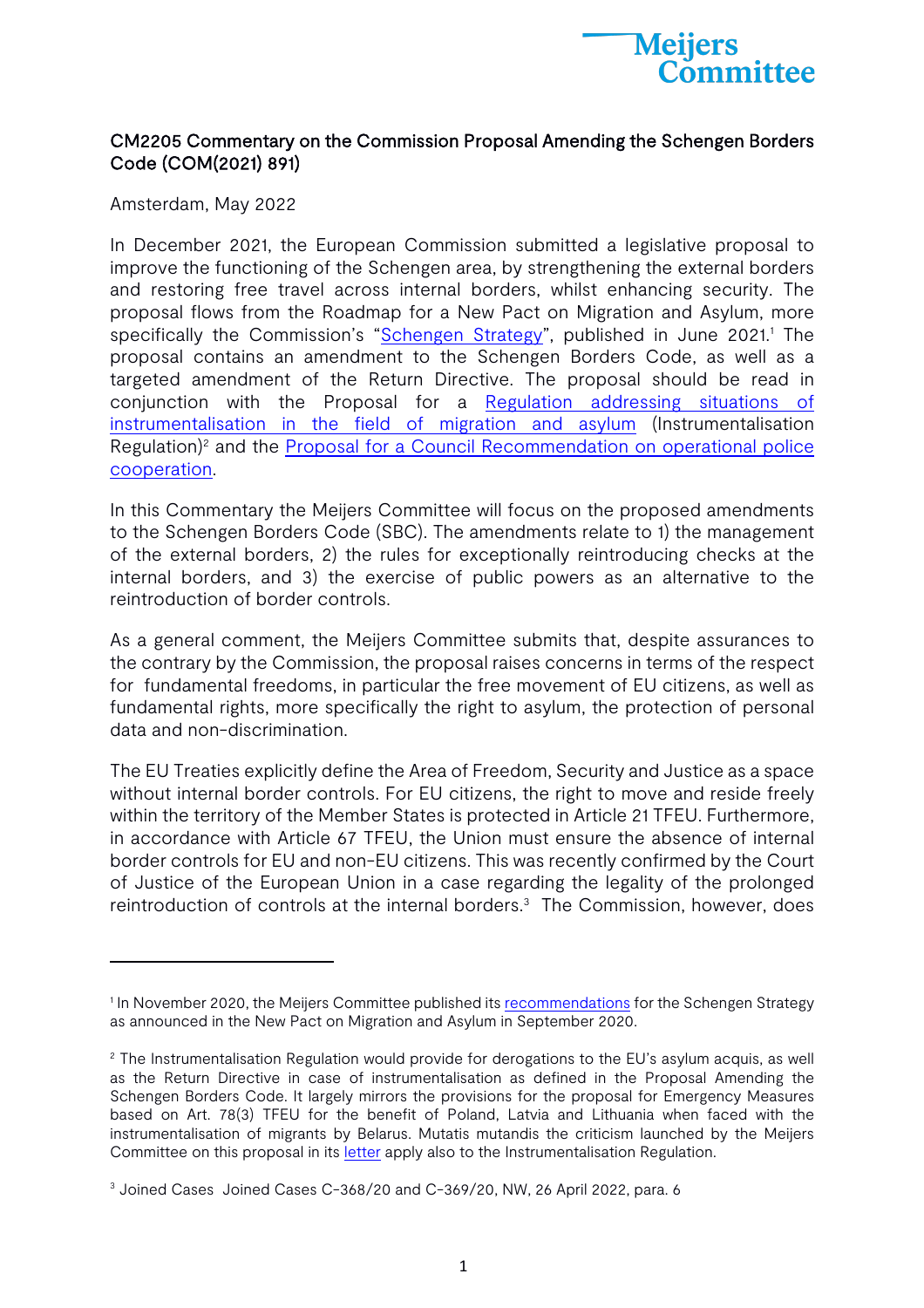

not consider the reinstatement of controls at the internal border as an impediment to free movement, even if it requires Member States to report on the likely impact thereof on the free movement of persons. The negative implications of the reintroduction of controls for the free movement of persons have been widely reported.4 At a very symbolic level the proposal even allows for the construction of speed limits or other physical barriers at road crossing points.

Finally, the Commission affirms with this proposal a sovereign right for Member States to reintroduce internal border controls, whilst remaining silent on the disproportionate nature of the scale and duration of internal border controls witnessed at Member States internal borders since 2015.

The Meijers Committee sees this as a worrisome confirmation of a return to intergovernmentalism in the Schengen area and the primacy of executive action by the Member States. This development puts at risk the primacy of the Schengen rules on the abolition of internal border controls, as integrated in the EU legal order. The establishment of a Schengen Forum in 2020, as well as the proposal of the French Presidency for a Schengen Council in February 2022,<sup>5</sup> revive a past in which Member States are in the driver seat, with increased executive decision making in the Council and a more limited role for the Commission, Parliament and Court of Justice of the European Union (CJEU). This will negatively affect the democratic and judicial accountability of the Schengen area.

#### 1. Amendments to the management of the external borders

#### a. Instrumentalisation

In its letter on emergency measures in response to the instrumentalisation of migrants by Belarus, the Meijers Committee already raised the point that a geopolitical issue should not be addressed through the EU's asylum and border policy, opposing the arrival of migrants as a threat per se. It should further be noted that the definition of instrumentalisation as proposed in the SBC amendments is broad and lacks clarity, including the risk of derogations from the EU asylum *acquis.<sup>6</sup>* 

<sup>4</sup> See e.g. Commission, 'Towards a phased and coordinated approach for restoring freedom of movement and lifting internal border controls – COVID-19' [2020] OJ C 169; Fundamental Rights Agency, Coronavirus pandemic in the EU - Fundamental Rights Implications - Bulletin 6 available at https://fra.europa.eu/en/publication/2020/covid19-rights-impact-november-1.

<sup>&</sup>lt;sup>5</sup> Georgi Gotev, Macron seeks reform of Schengen mirroring the Eurozone, Euractive, 3 February 2022, available at https://www.euractiv.com/section/justice-home-affairs/news/macron-seeks-reform-ofschengen-mirroring-the-eurozone/.

<sup>6</sup> ECRE comments on the Commission Proposal to amend the Schengen Borders Code, 7 March 2022. See also the ECRE Comments of January 2022 on the Commission proposal for a Regulation addressing situations of instrumentalisation in the field of Migration and Asylum COM(2021) 890.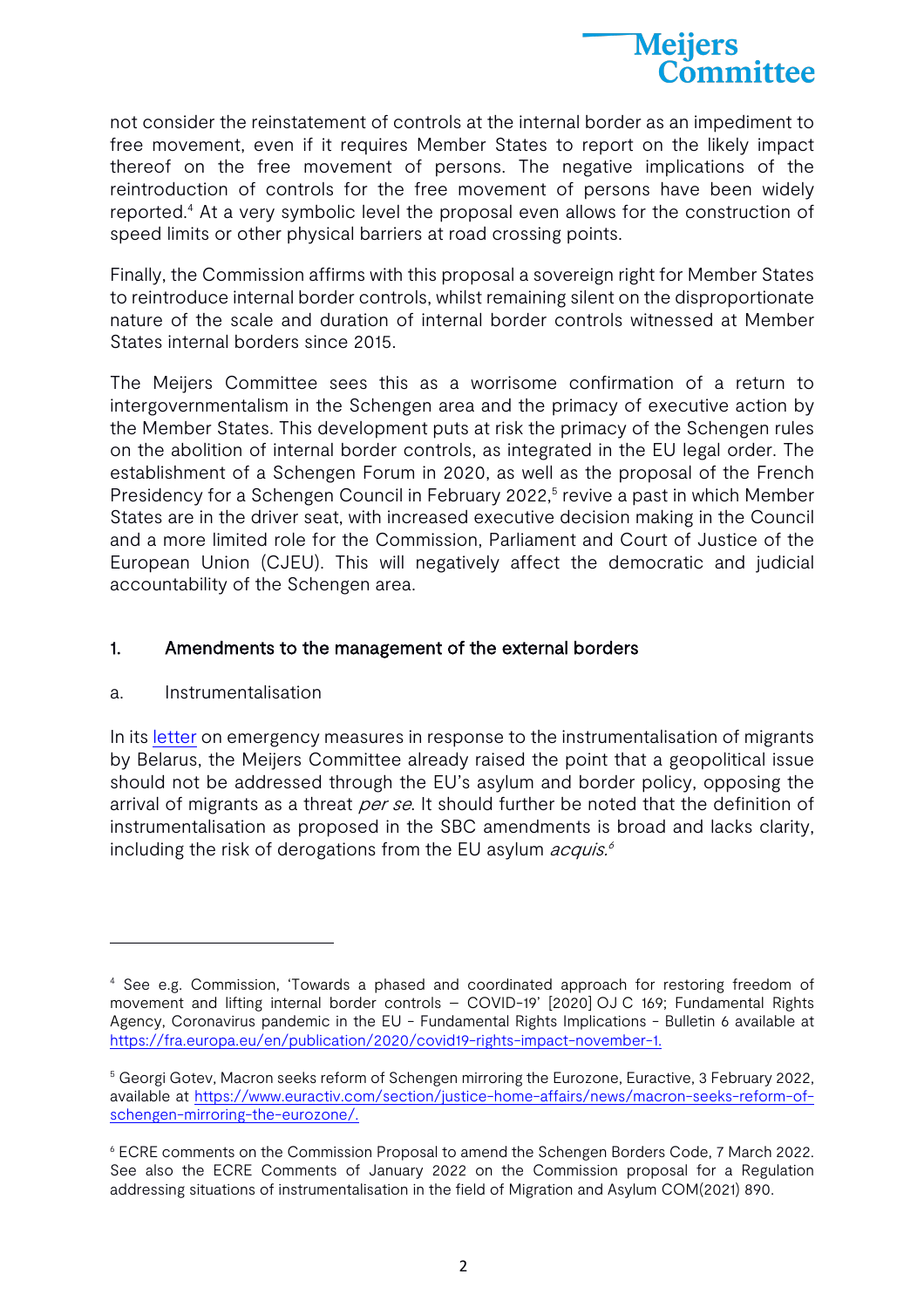

#### b. Border Surveillance

The proposal provides for increased border surveillance aimed at preventing irregular entry of third-country nationals. However, it should be made clear that this may never result in a situation of refoulement. Although the European Court of Human Rights (ECtHR) has held in the case of  $ND & NT & V$  Spain that the prohibition of collective expulsions does not prevent Member States from requiring an individual to lodge their request for international protection at a designated border crossing point, this does not affect the prohibition of refoulement.<sup>7</sup>

Consequently, people that are intercepted during border surveillance should be accompanied to a designated border crossing point if they indicate they wish to make such claim. Pushbacks outside border crossing points remain illegal under international and European human rights law, also within the proposed "instrumentalisation" framework.

In order for the right to request asylum to be effective, the number of border crossing points, as well as their opening hours, should be proportionate to the number of people willing to lodge such request. In Shazhad v Hungary the ECtHR confirmed that Contracting Parties must "make available genuine and effective access to means of legal entry, in particular border procedures for those who have arrived at the border".<sup>8</sup> Those means, according to the ECtHR, should allow all persons who face persecution to submit an application for protection based on Article 3 ECHR, under conditions which ensure that the application is processed in a manner consistent with international norms.

c. Restrictions on Essential Travel

The Meijers Committee supports the introduction of an emergency procedure in case of restrictions to non-essential travel based on public health, from the point of view of legal certainty and uniformity. It also welcomes the explicit recognition of a right of entry for Union citizens, as well third country nationals holding a residence permit. Importantly, asylum seekers have been included in the category of essential travellers.

Given the disruptive nature of travel restrictions, the emotional and economic hardship they cause for individuals and the limited effectiveness thereof,<sup>9</sup> the Meijers Committee advocates the introduction of an explicit proportionality requirement. In accordance with the general principle of proportionality, laid down in Article 5(4) TEU, this also implies the obligation for the Council to adopt a decision stipulating less restrictive measures to be applied to people crossing the external borders.

 $7$  ECtHR, N.D. and N.T. v. Spain  $[GC] - 13$  February 2020, appl.no. 8675/15 and 8697/15, pars. 210-212.

 $8$  ECtHR, Shahzad v. Hungary – 8 July 2021, appl.no. 12625/17, para. 62.

<sup>9</sup> Smirti Mallapaty, What the data say about border closures and COVID spread, Nature, 22 December 2020, available at https://www.nature.com/articles/d41586-020-03605-6.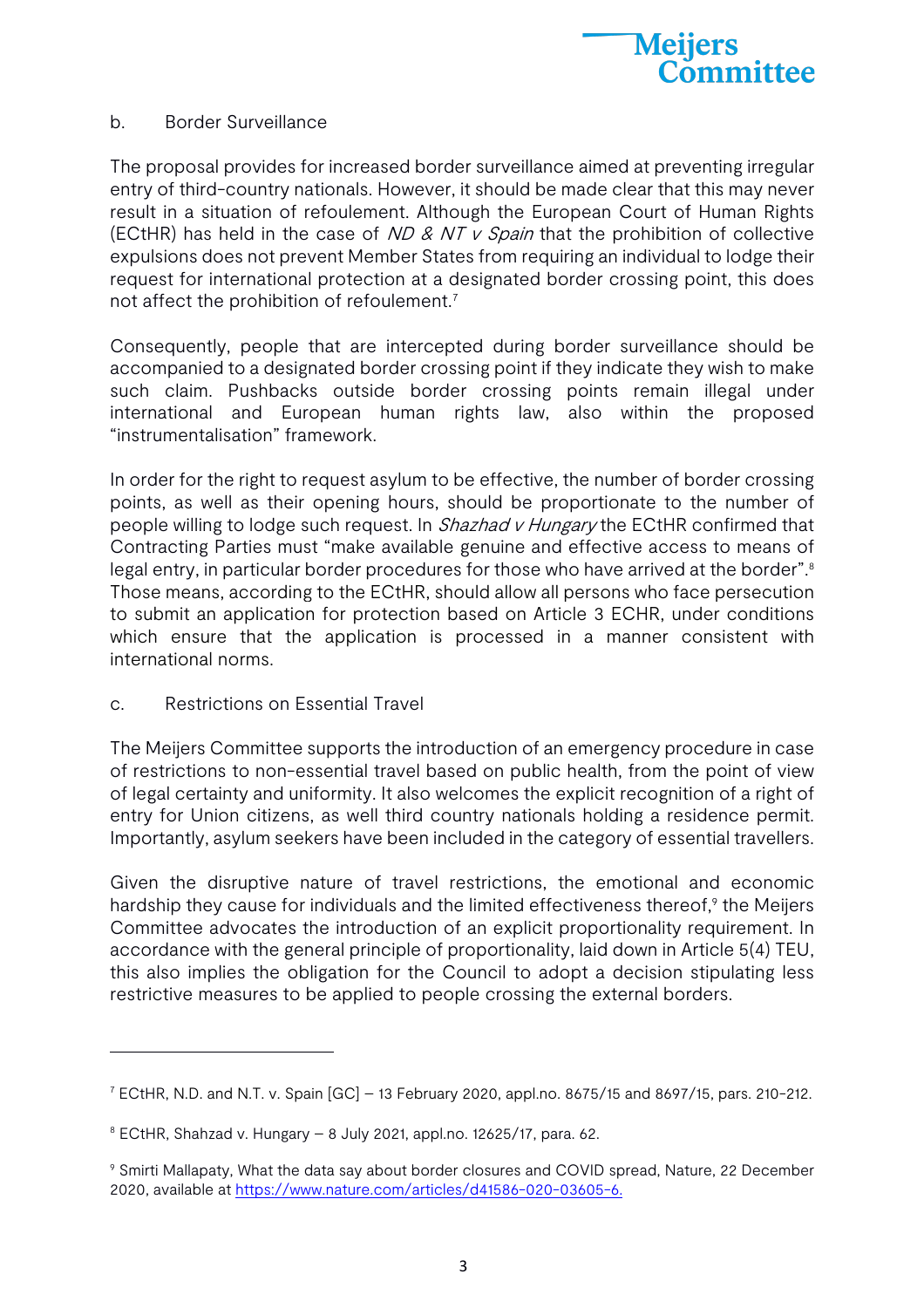

#### 2. Reinstatement of controls at the internal border controls

The Meijers Committee welcomes the proposal for stricter reporting obligations on both Member States and the Commission in case of the reinstatement of internal border controls. However, it notes that the possibility to reintroduce checks at the internal borders is significantly broadened and the time period in which this can be done extended. As such, the proposal runs counter to the general principle of free movement and the reinstatement of controls at the internal borders within the Schengen area as a means of last resort.The proposal would introduce, by way of example, a list of grounds that may give rise to a "serious threat to public policy or internal security". This list introduces new grounds, including "large scale health emergencies", as well as "large scale unauthorised movements", providing current and past reinstatements of internal borders controls on these grounds with a legal basis.

The Meijers Committee is in favour of an explicit introduction of public health into the Schengen Borders Code for reasons of legal certainty, but underlines that for consistency it should be introduced as a separate ground and - given the contested efficacy of border controls - be accompanied with a clear and narrowly circumscribed definition. It should be noted that during the first phase of the COVID-19 pandemic in 2020, it was not so much border controls, as full border closures by the Member States that caused major disruption to cross-border movements within the EU.

The proposed definition of "large scale unauthorised movements" must be considered as too vague, leaving Member States with too much discretion to maintain controls at their internal borders based on so-called secondary movements, even where these do not create a reasonable risk for public policy or public order.

The Meijers Committee supports that Member States, in their notifications of reinstatements of border controls, must address the impact on the free movement of persons in cross-border regions. It also welcomes the stricter reporting obligations, including risk assessments, at the different stages of the procedure and the standardisation thereof.

The current proposal includes an obligation for the Commission to issue an opinion upon notification of a reinstatement of border controls (Article 27a(2)), however, only upon prolongation. The Meijers Committee proposes to add such obligation for every notification of a reinstatement of border controls. Under the proposed Article 28(7) the Commission may issue a recommendation indicating that there may be more suitable means to address threats to internal security and public policy. Also here, the Meijers Committee proposes to introduce an obligation on the Commission to issue an opinion, requiring it to clearly stipulate which less restrictive measures it envisages, as well as further actions to be taken by the Member State in question.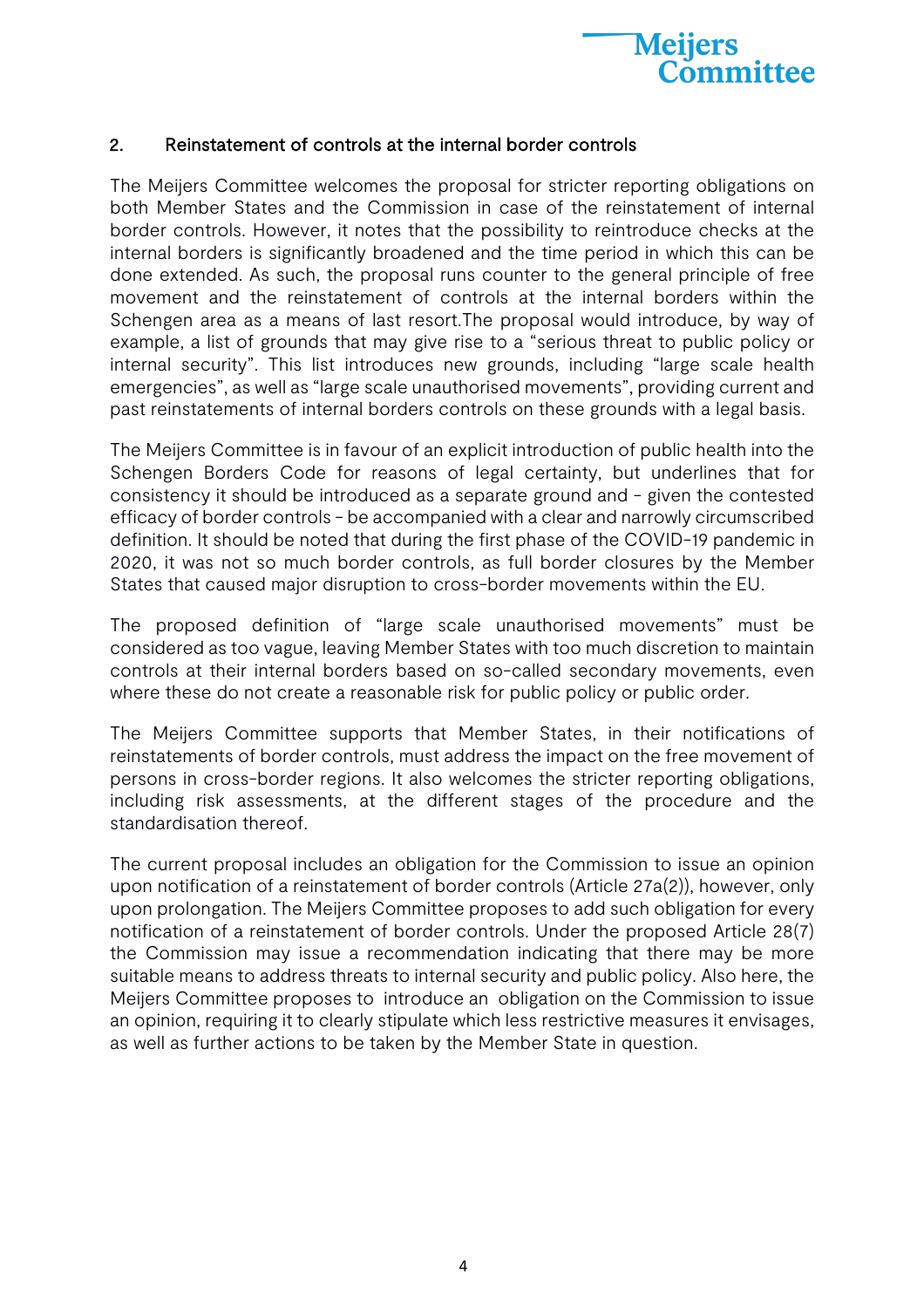

#### 3. Alternative Measures in the Area of Free Movement

#### a Surveillance in Border Areas

The current text of Article 23 SBC leaves it in the hands of Member States to conduct police checks within its territory unaffected. The Commission proposal significantly broadens the scope of these checks by referring to the general "exercise of public powers" without taking full account of the case law of the CJEU on the legitimacy of checks in border areas.10 The extended definition of checks in the area of free movement, combined with generalised monitoring and surveillance, including by technological means, raises a number of fundamental rights concerns, which will be listed below in more detail.

#### Data Protection

First, despite the assertion that the use of technology will be subjected to European and national data protection rules, the question is whether these rules can be effectively enforced, given the already high case load of national data protection authorities. The use of EU large-scale databases (i.e. Schengen Information System, Eurodac, Visa Information System, Entry-Exit System, ETIAS, and ECRIS-TCN) together with the Regulation on Interoperability of these systems, resulted in not only a high workload for the supervisory data protection authorities, but also a complex legal framework. The complexity of rules makes it difficult for data subjects and supervisory authorities to understand not only which law applies, but also which state or organisation should be addressed with regard to the rights to access, correction or deletion of data, and effective judicial protection. Referring to the right to data protection in Article 8(3) CFR, the CJEU held that control by independent authorities of compliance with requirements of protection and security, carried out on the basis of EU law, "is an essential component of the protection of individuals with regard to the processing of personal data".<sup>11</sup>

#### Freedom of Movement

Second, the monitoring by technological means, although not physically hindering traffic flows, may still be considered a restriction to the free movement of individuals. The proposal removes also the use of Personal Name Records (PNR) or Advanced Passenger Information (API) on intra-Schengen connections. It should be emphasised that API can only be used for the purpose of migration control and its use inside the

<sup>&</sup>lt;sup>10</sup> Joined Cases C-188/10 and C-189/10, Aziz Melki and Selim Abdeli, 22 June 2010; C-278/12 Atiqullah Adil v Minister voor Immigratie, Integratie en Asiel, 19 July 2012; C-9/16, A, 21 June 2017.

<sup>11</sup> Joined cases C-293/12 and 594/12, Digital Rights Ireland Ldt v Minister of Communications, marine and natural resources and Others and Kärntner Landesregierung and Others, 8 April 2014, para. 68.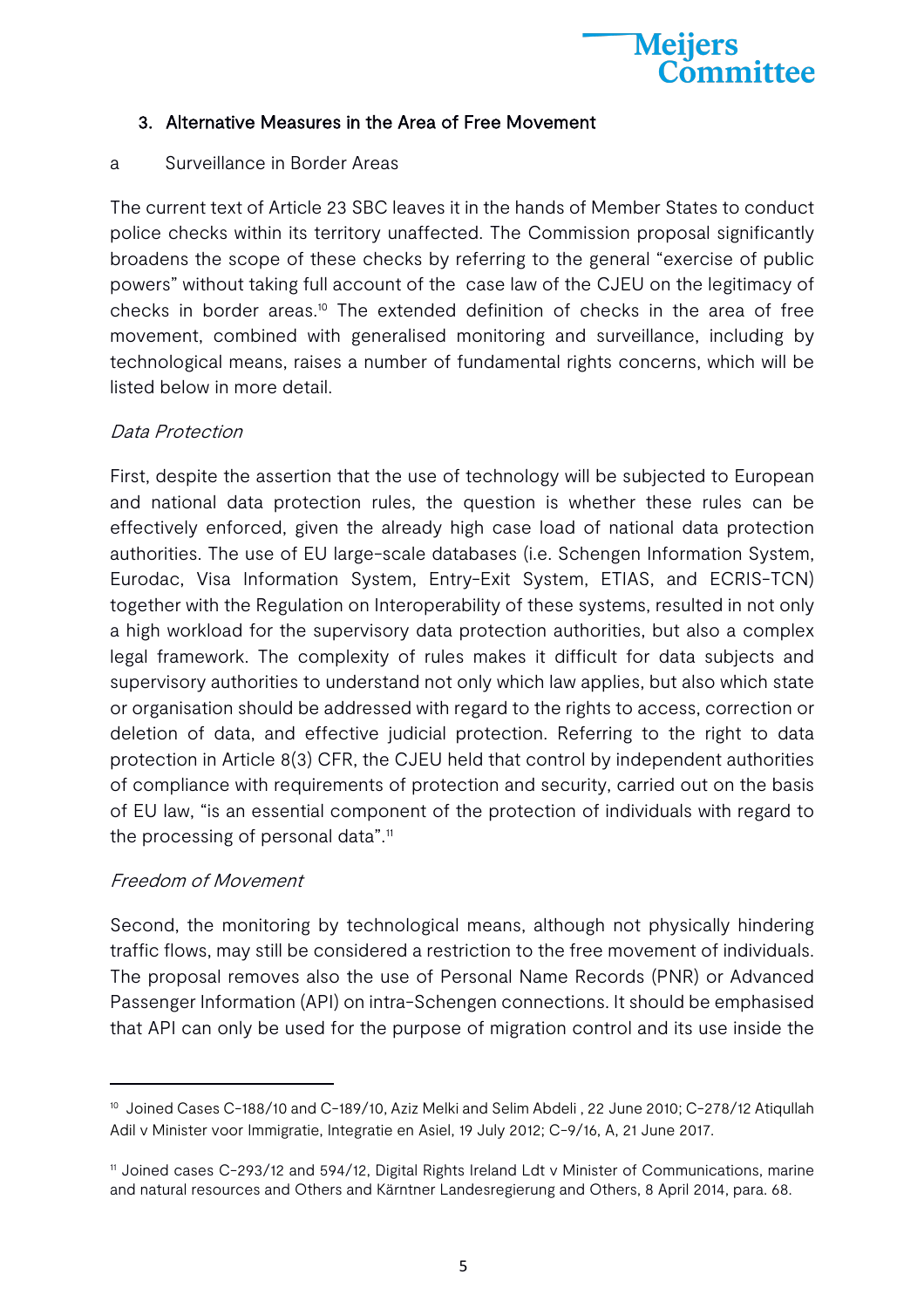

Schengen area would significantly broaden the original scope of the API directive. As regards the use of PNR, it should be recalled that the application of the PNR Directive to intra-Schengen connections is still the subject of preliminary questions regarding their compatibility with the EU free movement rules.<sup>12</sup>

#### Risk of profiling – Prohibition of Discrimination

Third, increased surveillance in border areas heightens the risk of profiling by law enforcement authorities based on racial, ethnic, national, or religious characteristics. It has been widely reported that when police checks are deployed in the context of immigration enforcement, the selection of those that have to undergo additional checks is often informed by prejudice.13

As submitted by other civil society actors, Artificial Intelligence (AI) and other automated decision-making systems, including profiling, are increasingly used in border control and management for generalised and indiscriminate surveillance. Insofar as such systems are used to "detect human presence" for the purpose of "combating irregular migration, there is serious concern that such systems can facilitate illegal interdiction, violence at border crossings, and further limit access to asylum and other forms of protection.14

The proposed procedure in Article 23 in the amended SBC increases the risk of discriminatory and illegal practice of ethnic and racial profiling. This would be in breach of the right to non-discrimination as protected in international and EU law and contrary to the European Commission's commitments under the EU Anti-Racism Action Plan.<sup>15</sup> The Meijers Committee therefore proposes, together with European Council on Refugees and Exiles (ECRE), to delete in the draft Article 23 (a) ii SBC, the aim of to "combat irregular residence or stay, linked to irregular migration" and to

 $12$  C-222/02. Also the compatibility of the Directive itself with the Charter is contested, although here Advocate General Pitruzella has concluded it is (Opinion of 27 January 2022 in Case C-817/19).

<sup>&</sup>lt;sup>13</sup> Open Society Justice Initiative Report, Ethnic Profiling in the European Union: Pervasive, Ineffective and Discriminatory (2009), available here; Tim Dekkers en Maartje van der Woude, Acceptance Denied: Intelligence-led Immigration Checks in Dutch Border Areas, European Journal of Policing Studies, 2016, 4 (2) p. 242-265. See also the specific concerns raised by the UN Special Rapporteur on contemporary forms of racism, racial discrimination, xenophobia and related intolerance, E. Tendayi Achiume, On emerging digital technologies in border and immigration enforcement context, Report A/75/590 November 2020.

<sup>&</sup>lt;sup>14</sup> Joint Civil Society Statement on the Schengen Borders Code, 20 April 2022, available at https://picum.org/joint-civil-society-statement-schengen-borders-code/.

<sup>&</sup>lt;sup>15</sup> Communication A Union of equality: EU anti-racism action plan 2020-2025, COM (2020) 565 fin, 18 September 2020.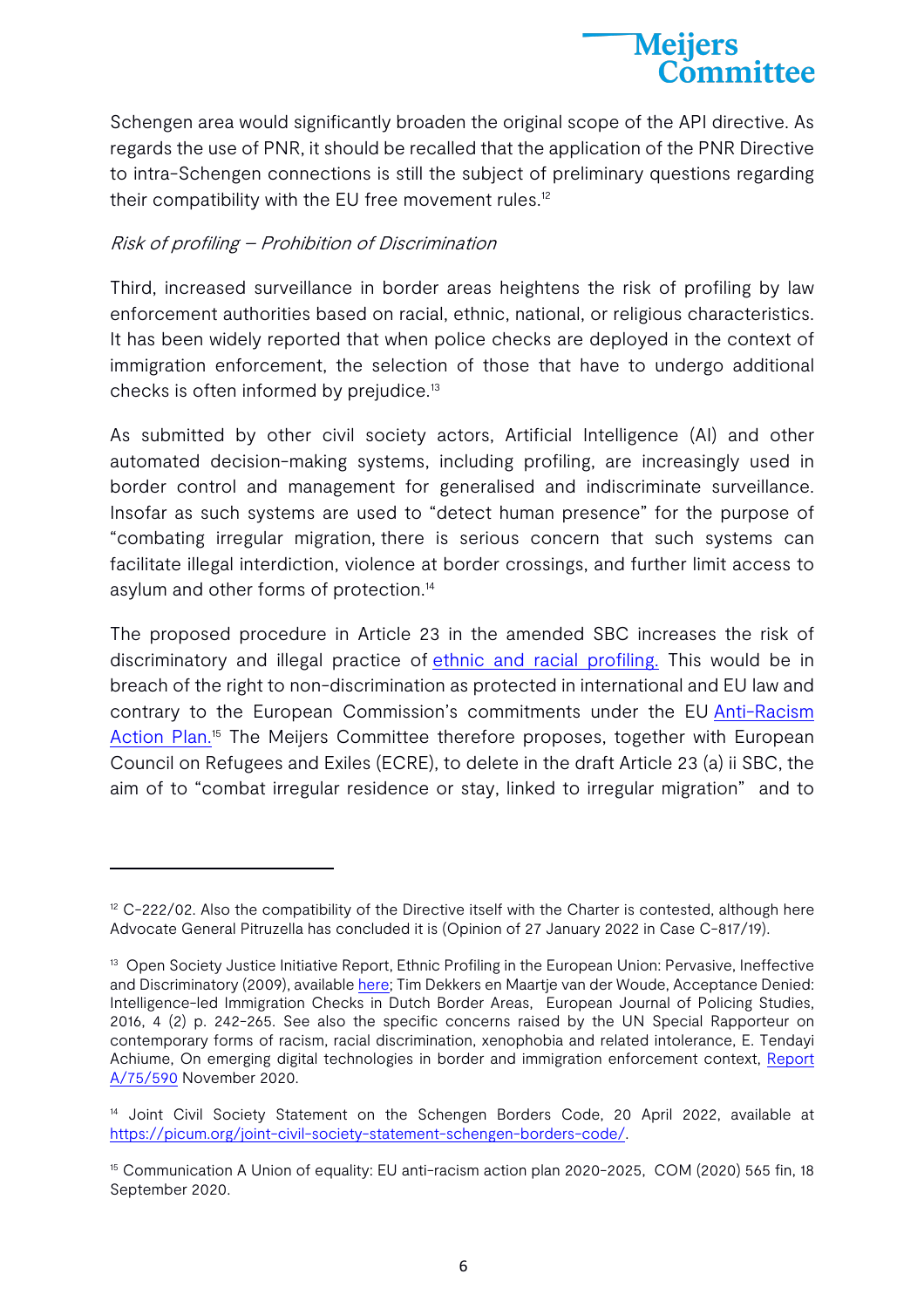

replace the provision "general information and experience of" by "specific evidence provided by". <sup>16</sup>

#### Application of the EU Charter of Fundamental Rights

Our fourth concern relates to the applicability of EU law, including the EU Charter, to the exercise of public powers in border areas. The Meijers Committee submits that, because these powers are regulated in the SBC, Member States act within the scope of EU law and are therefore bound by EU law, including the Charter. The explanatory memorandum to the Commission proposal mentions that "Member States should (…) ensure that discretion exercised by competent authorities is carried out in full respect of fundamental rights, in particular the prohibition of discrimination", but fails to explicitly refer to the source of that obligation. The Meijers Committee proposes to explicitly confirm in the text of the SBC that the exercise of public powers in border areas falls within the scope of EU law, including the Charter on Fundamental Rights.

b. "Summary Returns" at the Internal Borders

The proposal provides for a procedure for summary returns at the internal borders.<sup>17</sup> Through a targeted amendment of Article 6(3) of the Return Directive, it also regularises existing practices of summary returns at Member States' internal borders, by removing the standstill clause on bilateral readmission agreements within the area of free movement. Rather than contributing to the well-functioning of the Schengen area, this risks creating an expanding web of bilateral agreements and the concomitant proliferation of untransparent Member State practices at the internal borders in a field that is subject to EU competence.

#### Application of the EU Charter of Fundamental Rights

The procedure for summary returns raises a number of fundamental rights concerns. In its proposed Council Recommendation on joint police operations, the Commission notes that "rules and standards as defined in other areas of EU law remain applicable, in line with the obligation by Member States to respect fundamental rights as enshrined in the Charter of Fundamental Rights of the EU".<sup>18</sup> The proposal for an

<sup>&</sup>lt;sup>16</sup> See also ECRE Comments on the Commission Proposal to Amend the Schengen Borders Code, 7 March 2022, https://ecre.org/ecre-comments-on-the-commission-proposal-to-amend-theschengen-borders-code/ .

<sup>&</sup>lt;sup>17</sup> Commission Proposal for a Regulation of the European Parliament and the Council amending Regulation (EU) 2016/399 on a Union Code on the rules governing the movement of persons across borders, COM(2021) 891 final, Article 23 a.

<sup>&</sup>lt;sup>18</sup> Commission Proposal for a Council Reccomendation on operational police cooperation COM(2021) 780 final.